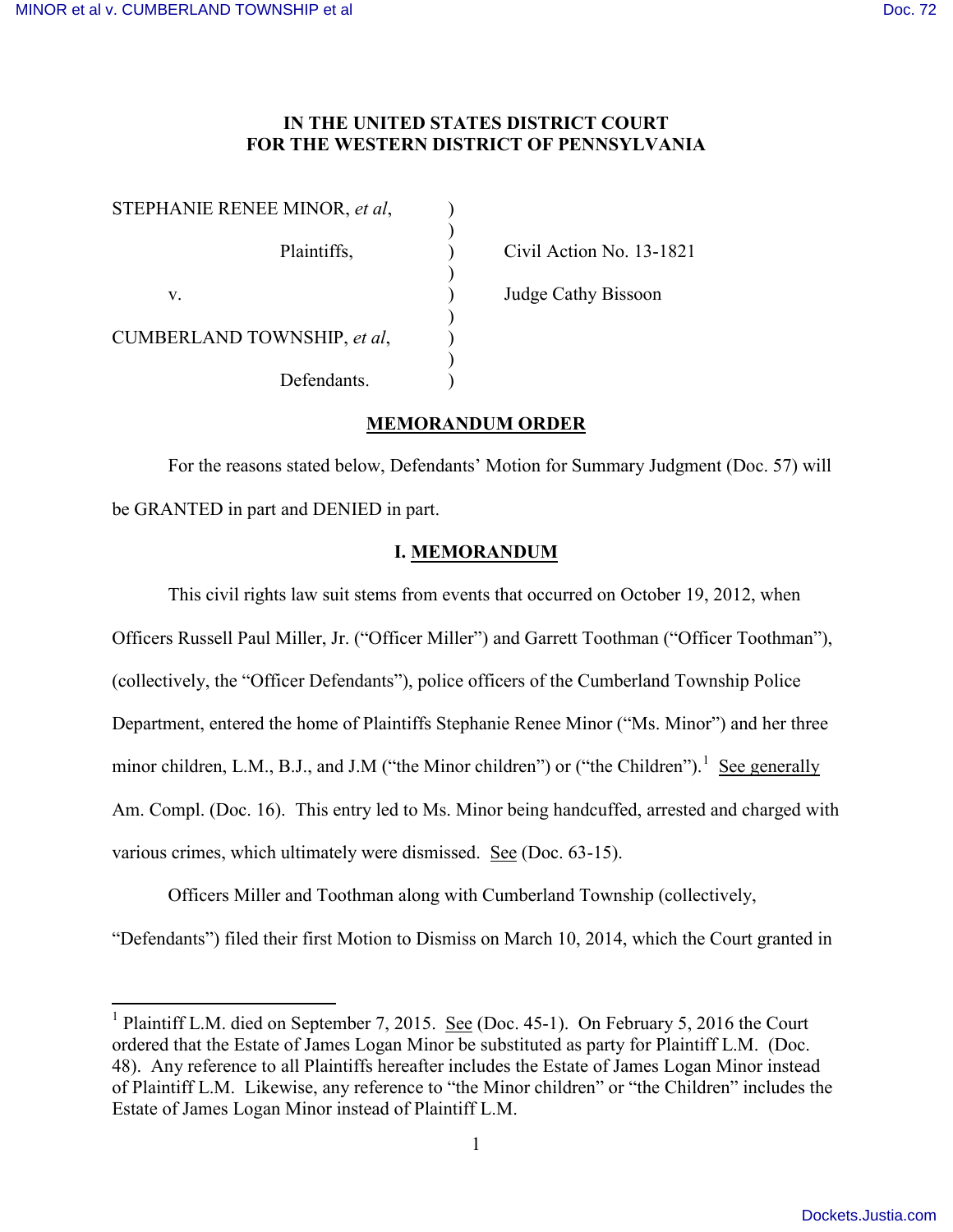part, dismissing various claims without prejudice to Plaintiffs filing an Amended Complaint. Plaintiffs filed an Amended Complaint bringing various claims against the Officer Defendants in their individual capacities, as well as Cumberland Township (the "Township"). (Doc. 21). Defendants then filed a renewed partial Motion to Dismiss, which the Court again granted in part, dismissing an additional claim. Defendants filed their answers shortly thereafter. (Doc. 22). The parties engaged in discovery and now, pending before the Court, is Defendants' Motion for Summary Judgment (Doc. 57).

### **FACTS**

 Many of the facts surrounding the events of October 19, 2012 are disputed; however, the following facts are undisputed: After an argument with Lucas Cubic, an intern with the Cumberland Township Police Department, James Jurczak left the Nemacolin Citizen's Club, a private bar in Nemacolin, Pennsylvania, and drove to his residence at 113 Bliss Avenue, Nemacolin, Pennsylvania ("the Residence"). (Doc. 59) at ¶¶ 1, 6, 7, 8, 28; (Doc. 65) at ¶¶ 1, 6, 7, 8, 28. Officers Miller and Toothman of the Cumberland Township Police Department were in a patrol car watching a stop sign near the Residence when Mr. Jurczak arrived home. (Doc. 59) at  $\P$  16; (Doc. 65) at  $\P$  16.

Sometime thereafter, and after a series of disputed events that terminated with Mr. Jurczak entering the Residence, Officer Miller approached the side door of the Residence and banged on the door. (Doc. 59) at ¶ 35; (Doc. 65) at ¶ 35. Ms. Minor answered the door. Officer Miller informed her that he was looking for Mr. Jurczak – though the precise language he used to convey his point is in dispute – and in response Ms. Minor told Officer Miller that Mr. Jurczak was not inside. (Doc. 59) at ¶¶ 41, 43; (Doc. 65) at ¶¶ 41, 43. Officer Miller then said that "if Ms. Minor would not let him in the house, he would come in anyway." (Doc. 59) at ¶ 45;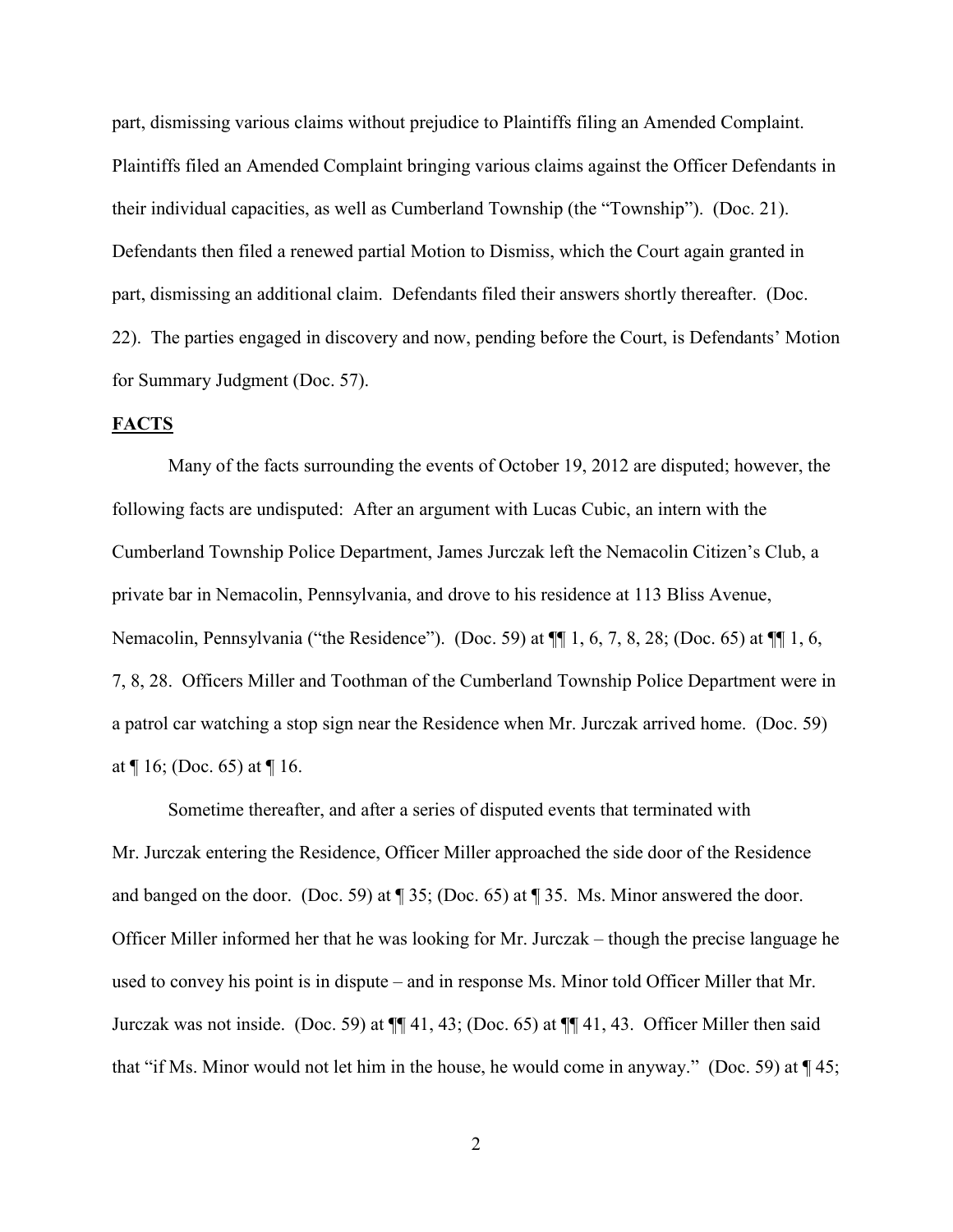(Doc. 65) at ¶ 45. Ms. Minor replied by saying "Like hell you are." (Doc. 59) at ¶ 46; (Doc. 65) at 46. Ms. Minor attempted to close the door to prevent Officer Miller's entry into the home. (Doc. 59) at ¶ 48; (Doc. 65) at ¶ 48. Whether and how much force she used in closing the door is in dispute. (Id.) Officer Miller entered the home and followed Ms. Minor into a first-floor bedroom. (Doc. 59) at ¶¶ 51, 52; (Doc. 65) at ¶¶ 51, 52. Officer Miller placed a handcuff on Ms. Minor's left wrist. (Doc. 59) at  $\P$  56; (Doc. 65) at  $\P$  56. "Ms. Minor placed her right arm between her legs," presumably to prevent him from handcuffing her other hand "and told Officer Miller that 'he wasn't taking [her] to jail.'" (Doc. 59) at ¶ 57; (Doc. 65) at ¶ 57. The precise series of events leading to Ms. Minor being fully handcuffed and placed under arrest are in dispute, however, that Officer Miller eventually arrested and transported her to Greene County Prison is not. Compare (Doc. 59) at ¶¶ 59-72 with (Doc. 65) at ¶¶ 59-72.

When Officer Miller approached the side door of the Residence, Officer Toothman went to the rear of the Residence "to make sure that no one fled out the back." (Doc. 59) at ¶ 34; (Doc. 65) at ¶ 34. At some point thereafter, he entered the Residence. (Doc. 59) at ¶ 77; (Doc. 65) at ¶ 77. After entering the Residence, he went upstairs. (Doc. 59) at ¶ 80; (Doc. 65) at 80. While in the upstairs of the house, Officer Toothman encountered Plaintiff B.J. (Id.) He also went to the basement. (Doc. 59) at ¶ 81; (Doc. 65) at ¶ 81. When he returned to the first floor of the house, Ms. Minor was already handcuffed. (Doc. 59) at ¶ 83; (Doc. 65) at ¶ 83. Officer Toothman "did not have any physical contact with Ms. Minor during the [arrest] struggle." (Doc. 59) at ¶ 85; (Doc. 65) at ¶ 85.

Once Ms. Minor was in custody, Officer Toothman contacted Green County Children and Youth Services ("CYS") regarding the Children. (Doc. 59) at ¶ 87; (Doc. 65) at ¶ 87. Jamie Imhoff, a caseworker for Greene County CYS came to the Residence. (Doc. 59) at ¶ 88; (Doc.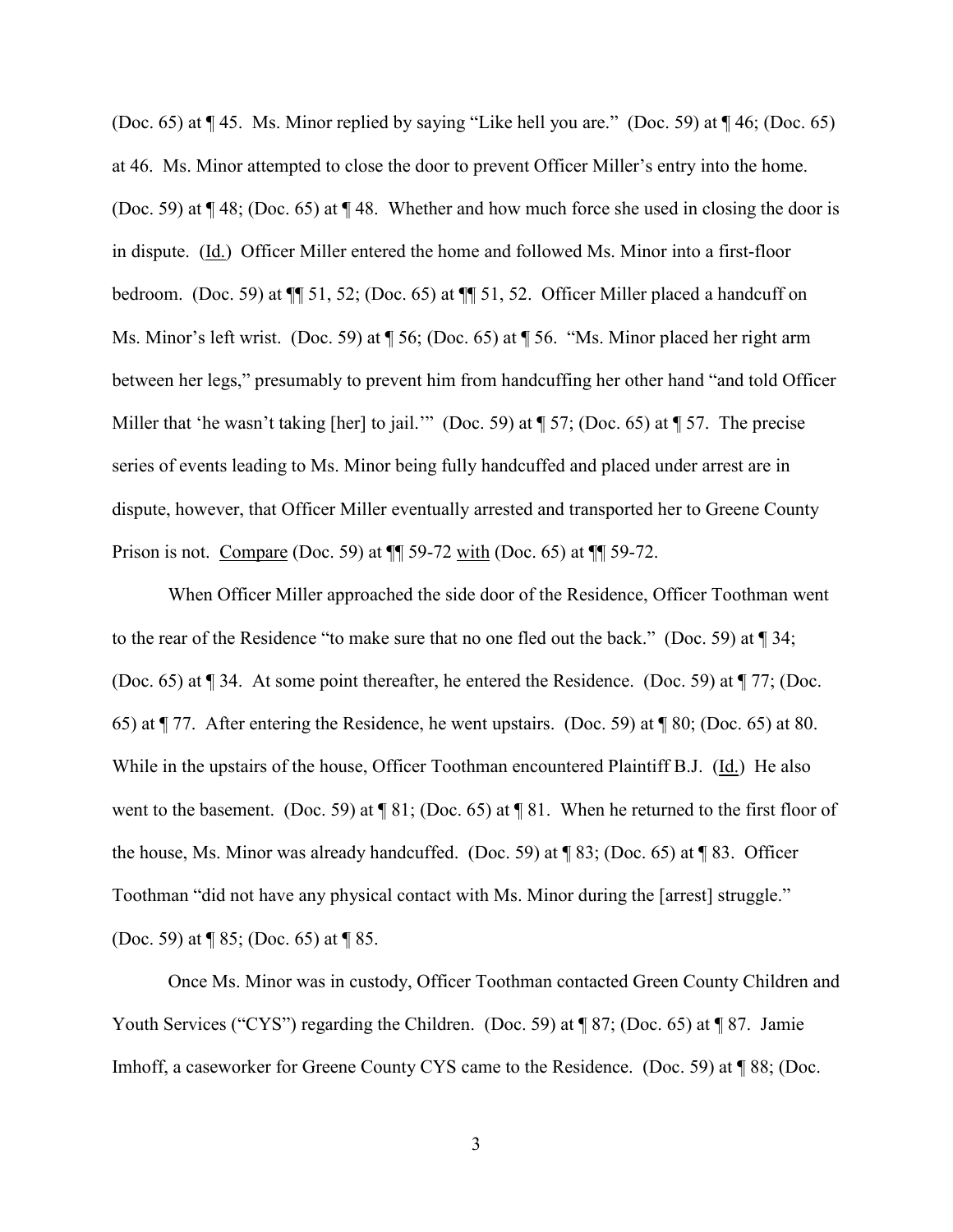65) at ¶ 88. Ms. Imhoff explained to Ms. Minor that CYS had to implement a safety plan because there were no adults in the home to take care of the Children. (Doc. 59) at ¶ 90; (Doc. 65) at ¶ 90. Plaintiffs L.M. and J.M. stayed with their aunt and subsequently with their father. (Doc. 59) at ¶¶ 93, 95, 96; (Doc. 65) at ¶¶ 93, 95, 96. Plaintiff B.J. stayed with her grandmother. (Doc. 59) at ¶ 94; (Doc. 65) at ¶ 94. The Minor children returned home to the Residence on December 13, 2012. (Doc. 59) at ¶ 100; (Doc. 65) at ¶ 100.

Officer Miller charged Ms. Minor with: aggravated assault (causing bodily injury to a police officer); endangering the welfare of children; resisting arrest; obstruction of the administration of law; and simple assault. (Doc. 59) at  $\P$  101; (Doc. 65) at  $\P$  101. Ms. Minor was committed to the Greene County Prison at 5:30 a.m. on October 19, 2012, and released on bail at or before 7:[2](#page-3-0)5 p.m. on the same day. (Doc. 59) at  $\P$  105<sup>2</sup>; (Doc. 65) at  $\P$  105; (Doc. 57-21). A Preliminary Hearing was held before Magistrate Judge Lee Watson on October 29, 2012, and Judge Watson determined there was probable cause to hold over all charges for trial. (Doc. 59) at ¶ 106, 112; (Doc. 65) at ¶¶ 106, 112. Ms. Minor filed a petition for habeas corpus alleging that "Officer Miller had no right to be in her house, [and that] any and all charges arising out of his presence there at that time should be dismissed." (Doc. 63-15) at 4. Pennsylvania Court of Common Pleas President Judge William Nalitz granted the petition and dismissed all charges against Ms. Minor. (Doc. 63-15) at 1. In doing so, President Judge Nalitz found that Officer Miller had:

unlawfully and forcibly entered a private dwelling over the strong protests of the householder, pursued her into her children's bedroom, initiated physical contact with her, and followed her to the floor when she fell, rolled her over, placed her in handcuffs in front of her children and then took her to jail. At least he did not tase her. The charges

-

<span id="page-3-0"></span><sup>&</sup>lt;sup>2</sup> Defendants' Concise Statement of Material Fact states that Plaintiff was released on October 19, 201*5*. Plaintiffs do not dispute this. The police record, however, indicates the correct date is October 29, 2012. See (Doc. 57-21).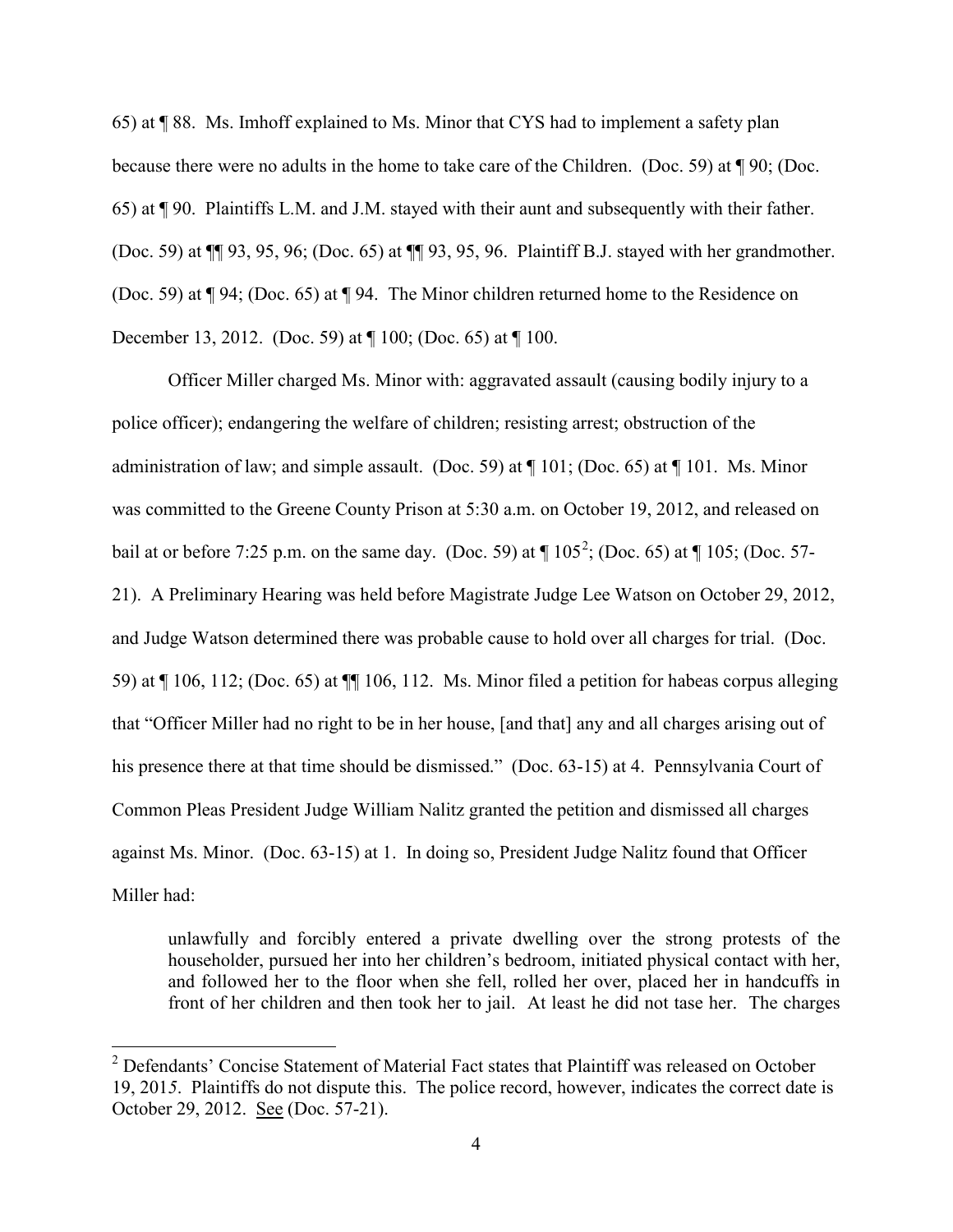against Defendant [Stephanie Renee Minor] arose only because of and in reaction to Officer Miller's illegal invasion of her house. (Id.) at 6.

### **STANDARD OF REVIEW**

Summary judgment is appropriate if the moving party establishes "that there is no genuine dispute as to any material fact and the movant is entitled to judgment as a matter of law." Fed. R. Civ. P. 56(a). A dispute is "genuine" only if there is a sufficient evidentiary basis for a reasonable jury to find for the non-moving party, and a fact is "material" only if it might affect the outcome of the action under the governing law. See Sovereign Bank v. BJ's Wholesale Club, Inc., 533 F.3d 162, 172 (3d Cir. 2008) (citing Anderson v. Liberty Lobby, Inc., 477 U.S. 242, 248 (1986)). In ruling on a motion for summary judgment, the Court must view the facts in the light most favorable to the non-moving party. Merkle v. Upper Dublin Sch. Dist., 211 F.3d 782, 788 (3d Cir. 2000).

### **ANALYSIS**

### Unlawful Entry

Defendants argue that there is no genuine issue of material fact as to Plaintiffs' Fourth Amendment claim for unlawful entry into Plaintiffs home and that both Officers Miller and Toothman were legally justified in entering the Residence. (Doc. 62) at 6, 11. The Court will address separately each Officer Defendant's alleged justifications for entry into the Residence.

Officer Miller contends he was in "hot pursuit" of Mr. Jurczak, a fleeing felon, when he entered the Residence, thus justifying his actions as a matter of law. "A warrantless home entry is presumptively unconstitutional, but 'exigent circumstances' can excuse the warrant requirement." Kubicki v. Whitemarsh Twp., 270 Fed.Appx. 127, 128 (3d Cir. 2008) (citing Welsh v. Wisconsin, 466 U.S. 740, 749–50, (1984)). "Exigent circumstances include, but are not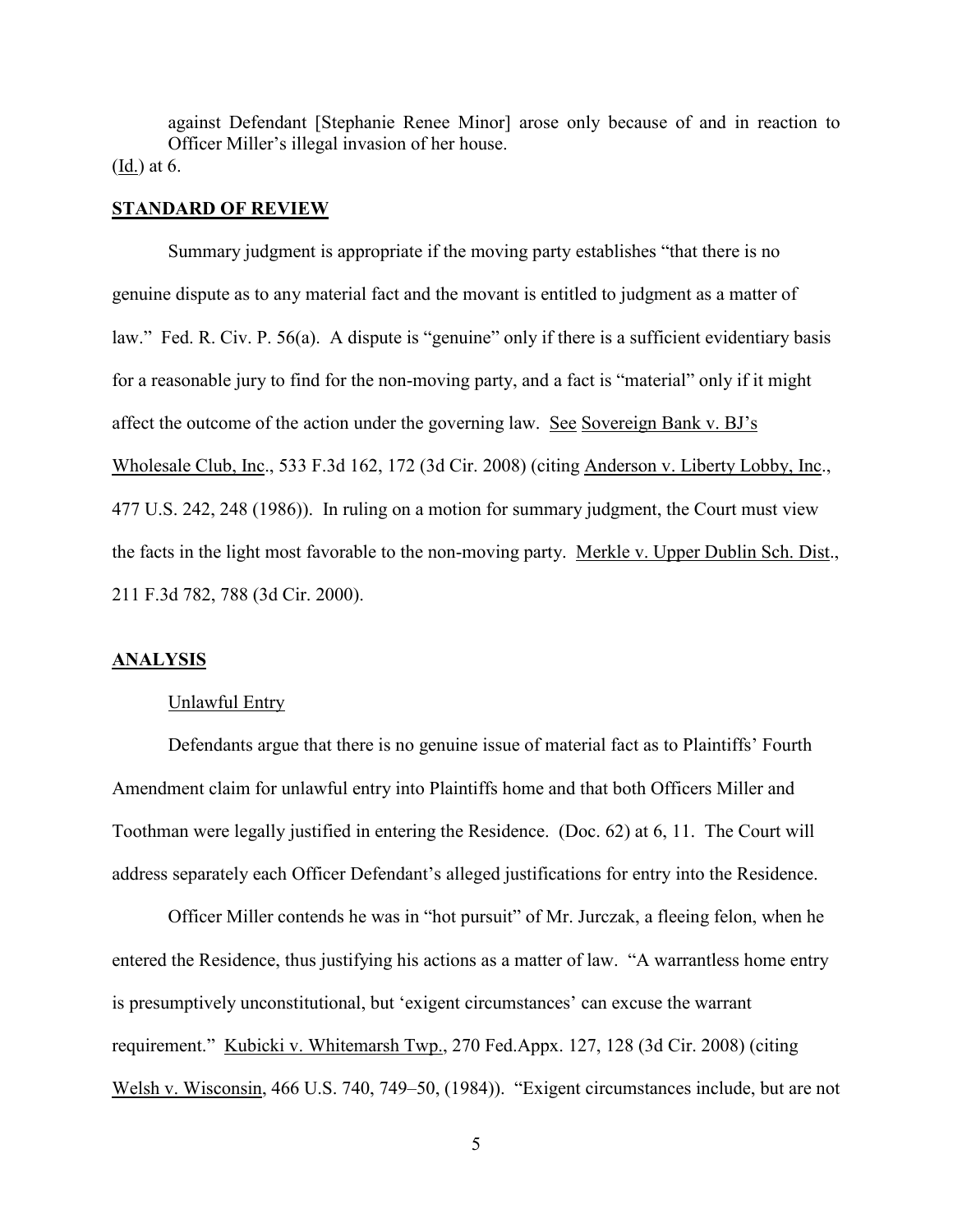limited to, *hot pursuit of a suspected felon*, the possibility that evidence may be removed or destroyed, and danger to the lives of officers or others." United States v. Coles*,* 437 F.3d 361, 366 (3d Cir. 2006) (emphasis added). Thus, whether Officer Miller was justified in the warrantless entry of the Residence turns on whether he believed he was in hot pursuit of a fleeing felon. If he believed Mr. Jurczak was fleeing a traffic stop for running a stop sign, he would not have been legally justified to follow him into the Residence. However, if he believed Mr. Jurczak was fleeing a DUI traffic stop, for example, he would have.

There exist substantial discrepancies regarding Officer Miller's version of events. The record evidence, read in the light most favorable to Plaintiffs, does not support Officer Miller's position that he had reason to believe Mr. Jurczak was intoxicated at the time of the alleged traffic stop and, therefore, fleeing a DUI stop. Specifically, there is a dispute as to whether Officer Miller had reason to believe Mr. Jurczak was driving while intoxicated. Compare (Doc. 59) at ¶ 23 (Officers Miller and Toothman both testified in depositions for this matter that they discussed the contents of Mr. Cubic's call with Officer Toothman after the call was completed) with (Doc. 63-8) at 13-14 (Officer Miller testified at Ms. Minor's Preliminary Hearing that he and Officer Toothman did not discuss the call between Officer Toothman and Mr. Cubic).

On the one hand, Officer Miller's police incident report states that "Patrolman G. Toothman received a telephone call from Lucas Cubic in regard to James Jurczak, James Jurczak had been drinking heavily and was causing problems to the point that the Nemacolin Citizens Club requested that he leave. Lucas Cubic informed Patrolman G. Toothman that he was intoxicated." (Doc. 57-9) at 6.

However, Officer Miller testified inconsistently at the Preliminary Hearing:

Q: So the hot pursuit that you were in was for a stop sign summary offense? A: I had an individual fleeing a motor vehicle in a traffic stop.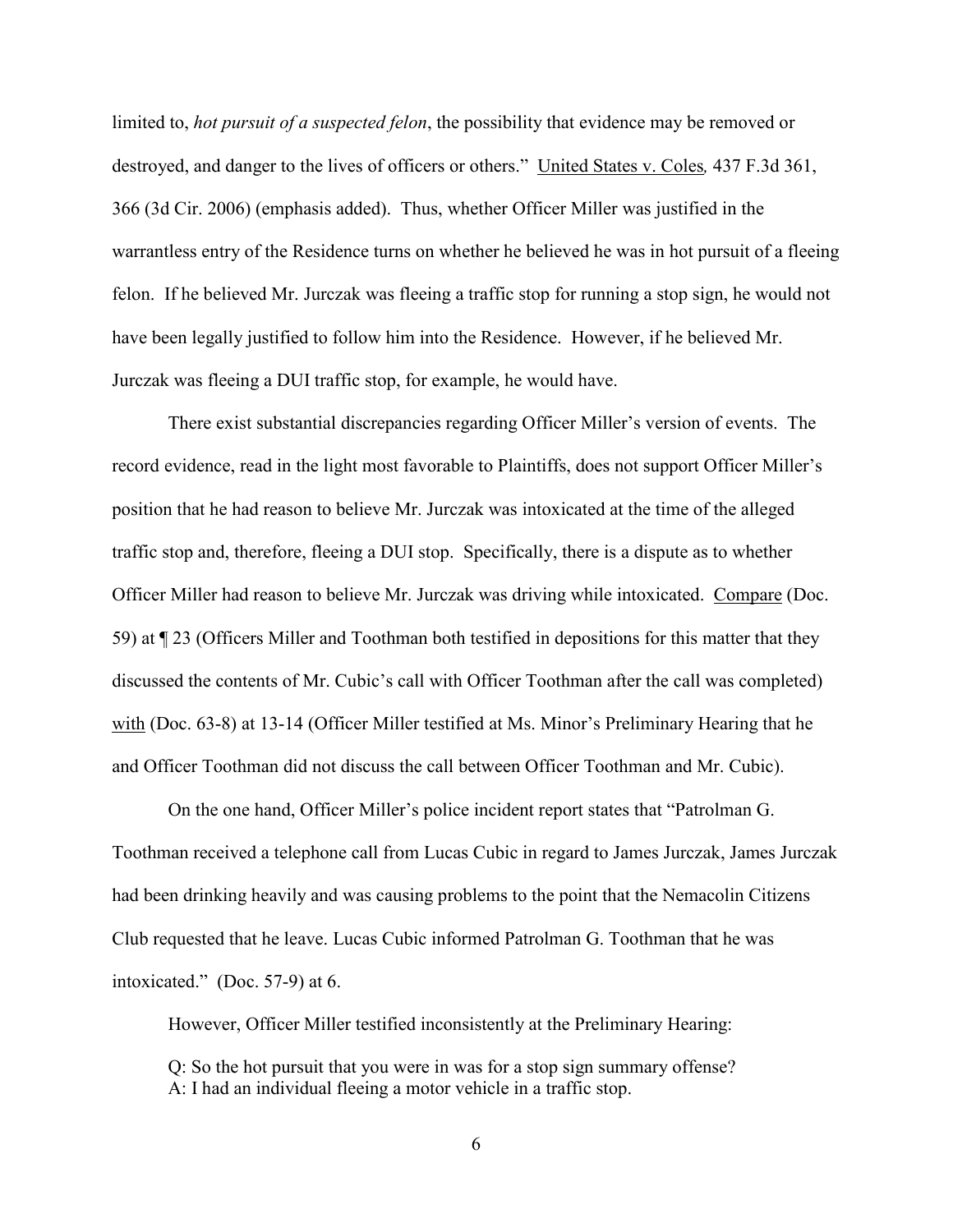Q: But the traffic stop was a summary offense? A: It was a summary offense. …

Q: You had no other evidence of any other crime; correct? A: Not at that point.

(Doc. 63-8) at 21. As noted above, if Officer Miller did not have reason to believe that Mr. Jurczak was fleeing an attempted DUI stop, but rather fleeing a summary offense, he would not have been justified in pursuing him into the Residence.

Moreover, there is a dispute as to whether Mr. Jurczak was even "fleeing," as there are inconsistencies in the location of the Officer Defendants' vehicle relative to Mr. Jurczak when they attempted to effectuate the traffic stop, and inconsistencies as to whether and when the Officer Defendants activated lights and sirens. Compare (Doc. 59) at ¶¶ 25-27 with (Doc. 65) at ¶¶ 25-27.

In light of this background, the Court must find that there are genuine issues of material fact as to whether Officer Miller violated the Fourth Amendment rights of Ms. Minor and her Children when he forced himself into the Residence on October 19, 2012.

The analysis as to Officer Toothman's conduct differs slightly. Again, Defendants rely on the exigent circumstances exception in order to justify the warrantless entry into the home. Id. at 11 (citing Parkhurst v. Trapp, 77 F.3d 707, 712 (3d Cir. 1996) ("Concern for safety of others usually is a valid type of exigent circumstances.") Defendants argue that "Officer Toothman had an objectively reasonable belief that someone was in imminent danger." (Doc. 62) at 11. As supporting evidence, Defendants claim that "Officer Toothman had reliable information that Mr. Jurczak was intoxicated," that Officer Toothman had probable cause to believe that Mr. Jurczak "was attempting to flee from the police" and that "Officer Toothman heard a physical struggle coming from inside the house." (Id.) Plaintiffs dispute both Defendant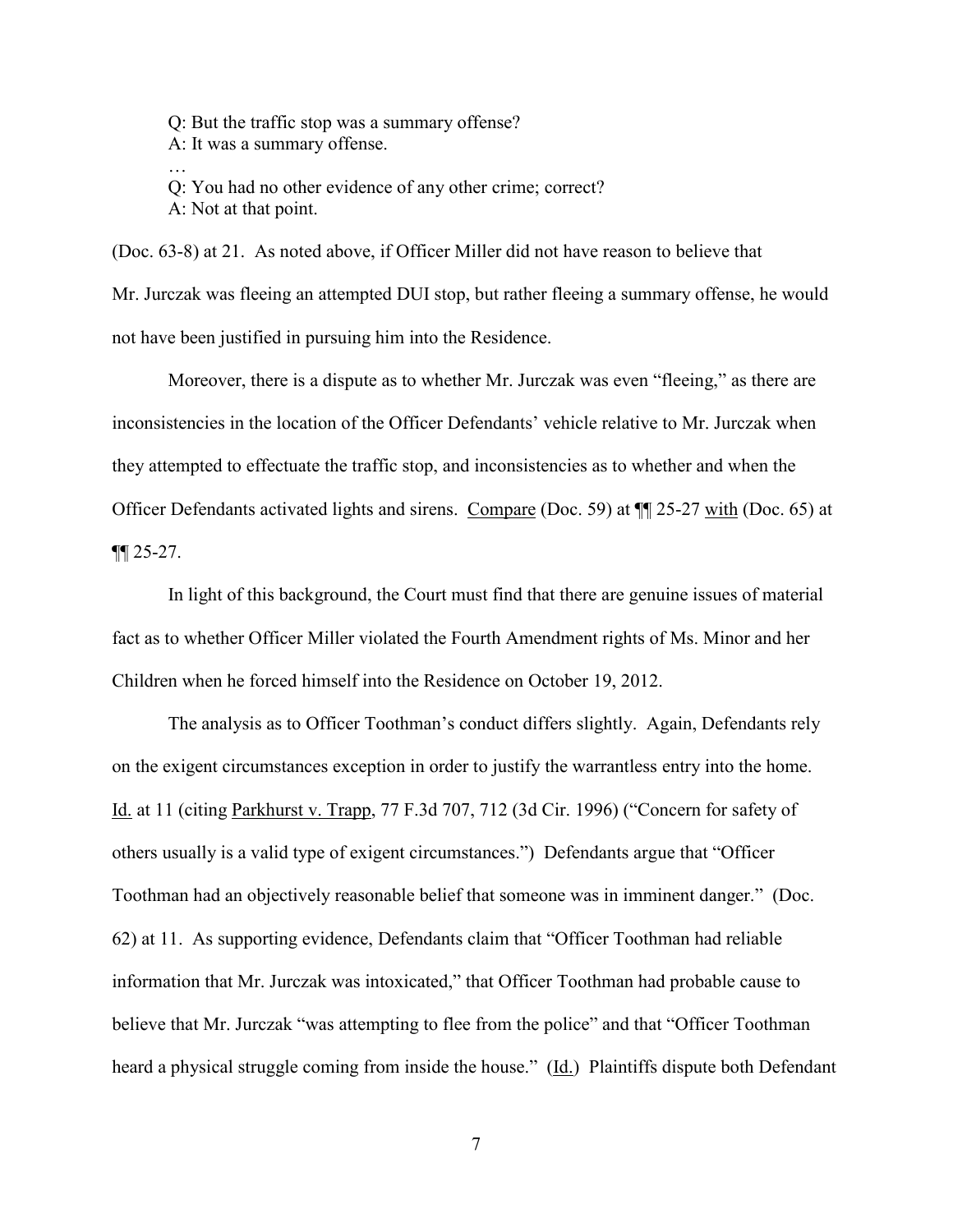Toothman's credibility and that this explanation justifies Defendant Toothman's actions. (Doc. 59) at ¶¶ 75-77; (Doc. 65) at ¶¶ 75-77.

The Court agrees with Plaintiffs that this ultimately boils down to a question of Officer Toothman's credibility. Questions of a key witnesses's credibility must be left to a fact-finder to decide. Marino v. Indus. Crating Co., 358 F.3d 241, 247 (3d Cir. 2004) ("In considering a motion for summary judgment, a district court may not make credibility determinations or engage in any weighing of the evidence; instead, the non-moving party's evidence is to be believed and all justifiable inferences are to be drawn in his favor.") (internal quotations and citations omitted). Therefore, summary judgment as to whether Officer Toothman violated Plaintiffs' Fourth Amendment rights when he entered the Residence will be denied.

Accordingly, the Officer Defendants' Summary Judgment Motion will be denied as to Counts I, II and VI in so far as they allege unlawful entry in violation of the Fourth Amendment.

## Excessive Force

As to Counts I and IV, Ms. Minor and J.M. claim that the Officer Defendants violated their Fourth Amendment right to be free from excessive force. As a preliminary matter, the Court agrees with Defendants that Ms. Minor's excessive force claims against Officer Toothman and those on behalf any Minor children are without evidentiary support. (Doc. 62) at 16. Ms. Minor herself testified that Officer Toothman "did nothing wrong." (Doc. 59) at  $\P$  86. Moreover, there is no evidence in the record to support the position that any of the Children were physically injured, ((Doc. 59) at ¶¶ 62-63), nor does Plaintiffs' brief make any argument as to whether the Officer Defendants used any, let alone excessive, force against the Minor children. (Doc. 65) at 13-14.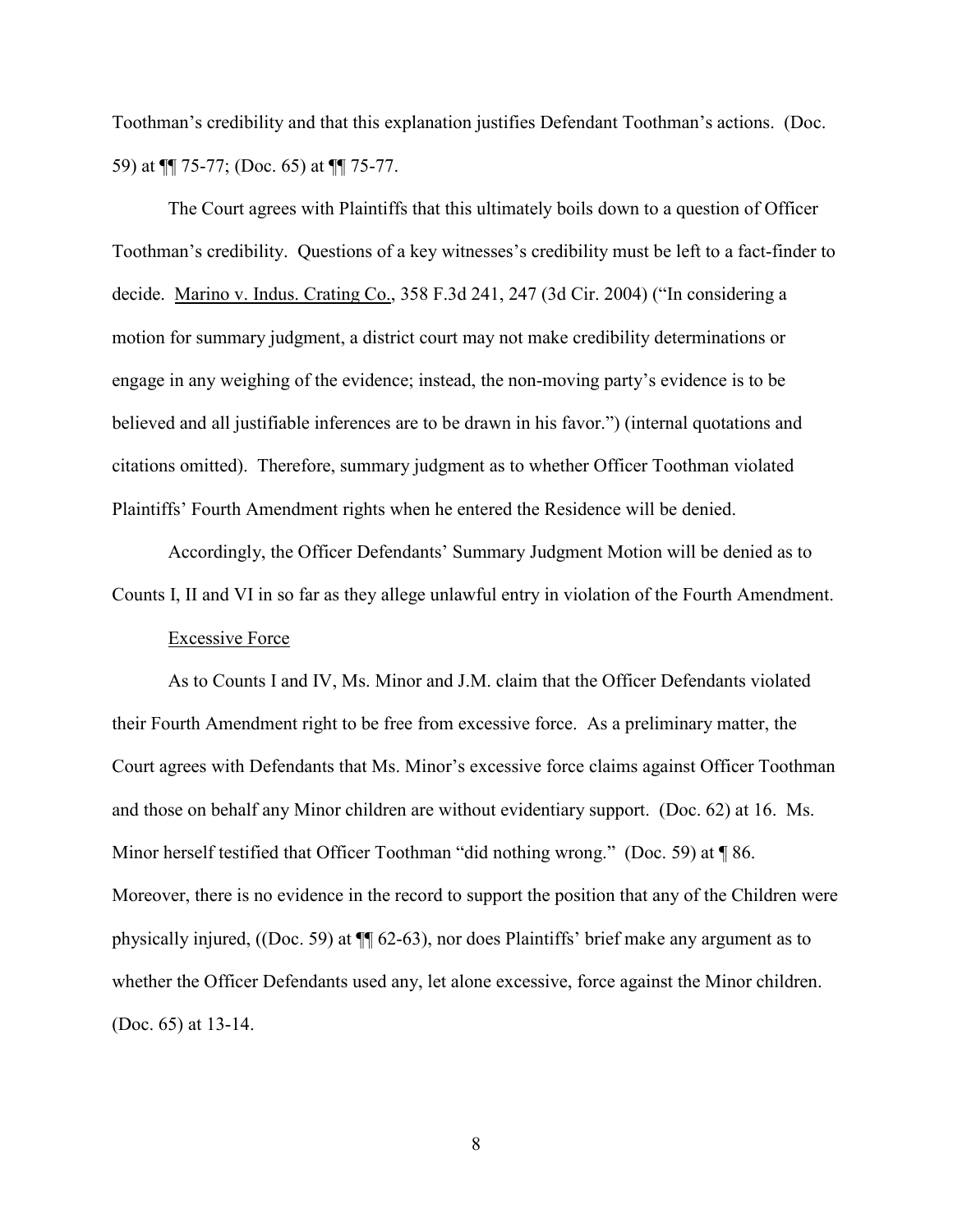Accordingly, Counts I and IV will be dismissed insofar as they relate to the use of excessive force by Officer Toothman and the use of excessive force against any Minor children.

The question remains whether sufficient evidence exists in the record from which a reasonable jury could conclude that Officer Miller utilized excessive force during the course of his interactions with Ms. Minor. Defendants do not dispute that Officer Miller utilized force, just whether the amount of force used was reasonable under the circumstances. After a thorough review of the record, the Court finds disputes of material fact as to Officer Miller's use of force against Ms. Minor. As the Court stated earlier, the precise series of events leading to Ms. Minor being fully handcuffed and placed under arrest are in dispute, including how Ms. Minor behaved during her interaction with Officer Miller and how much force Officer Miller employed. Compare (Doc. 59) at ¶¶ 59-72 with (Doc. 65) at ¶¶ 59-72. Accordingly, whether Officer Miller use of force against Ms. Minor was excessive under the circumstances is a question of fact and not appropriate for resolution at summary judgment. Summary Judgment will be granted on Counts I and IV as to excessive force against Officer Toothman and on behalf of the Minor children, but denied as to Officer Miller's interactions with Ms. Minor.

### Cumberland Township's Liability

Count II alleges Cumberland Township is liable for the Officer Defendants' alleged misconduct through a theory of Monell liability. See Monell v. Department of Social Services of City of New York, 436 U.S. 658 (1978). Such a claim cannot be based on a theory of *respondeat superior*. Id. at 694.

Local governing bodies ... can be sued directly under § 1983 for monetary, declaratory, or injunctive relief where … the action that is alleged to be unconstitutional implements or executes a policy statement, ordinance, regulation, or decision officially adopted and promulgated by that body's officers. Moreover, although the touchstone of the § 1983 action against a government body is an allegation that official policy is responsible for a deprivation of rights protected by the Constitution, local governments, like every other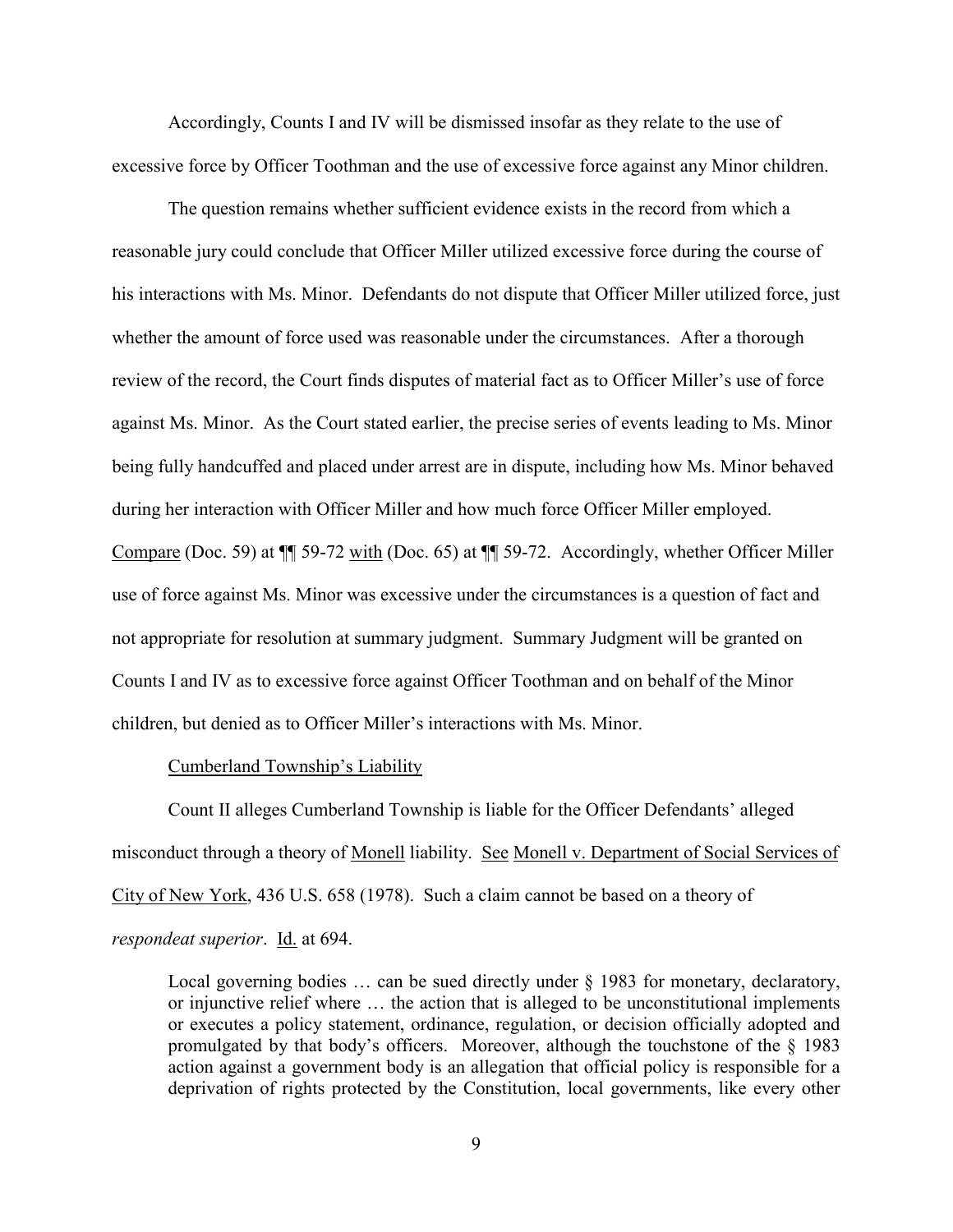§ 1983 "person," by the very terms of the statute, may be sued for constitutional deprivations visited pursuant to governmental "custom" even though such a custom has not received formal approval through the body's official decisionmaking channels.

Id. at 690–91.

Plaintiffs make three separate arguments as to why Cumberland Township should be liable for the alleged misconduct of its officers: (1) through formal acts and informal customs ((Doc. 65) at 9), (2) by a failure to train and/or supervise (id. at 10), and (3) through a failure to adopt adequate screening measures in hiring. (Id. at 12.) There simply is insufficient evidence in the record from which a reasonable jury could impugn Monell liability based on any of Plaintiffs' theories.

Plaintiffs point to the Township's "formal policy of limiting the use of force log to incidents involving a Taser" as a policy or custom that creates the municipal liability. (Doc. 65) at 9. This means that any use of force that does not involve a Taser would not be logged. However, during his deposition, Chief Miller indicated that electronic recordkeeping for all police reports obviated the need for separate use of force logs and that an incident involving officer force would be recorded in the official police report. (Doc. 63-13) at 5-7. Furthermore, Plaintiffs offer nothing of substance to explain why limiting use of force logs to Taser deployment would increase the likelihood that officers would engage in instances of excessive force.

Also, Plaintiffs fail to point to evidence establishing Monell liability premised on a failure to train theory. "[T]he inadequacy of police training may serve as a basis for Section 1983 liability only where the failure to train amounts to deliberate indifference to the rights of persons with whom the police come into contact." City of Canton v. Harris, 489 U.S. 378, 388 (1989). Though, "as a general rule, an isolated incident, however unfortunate, does not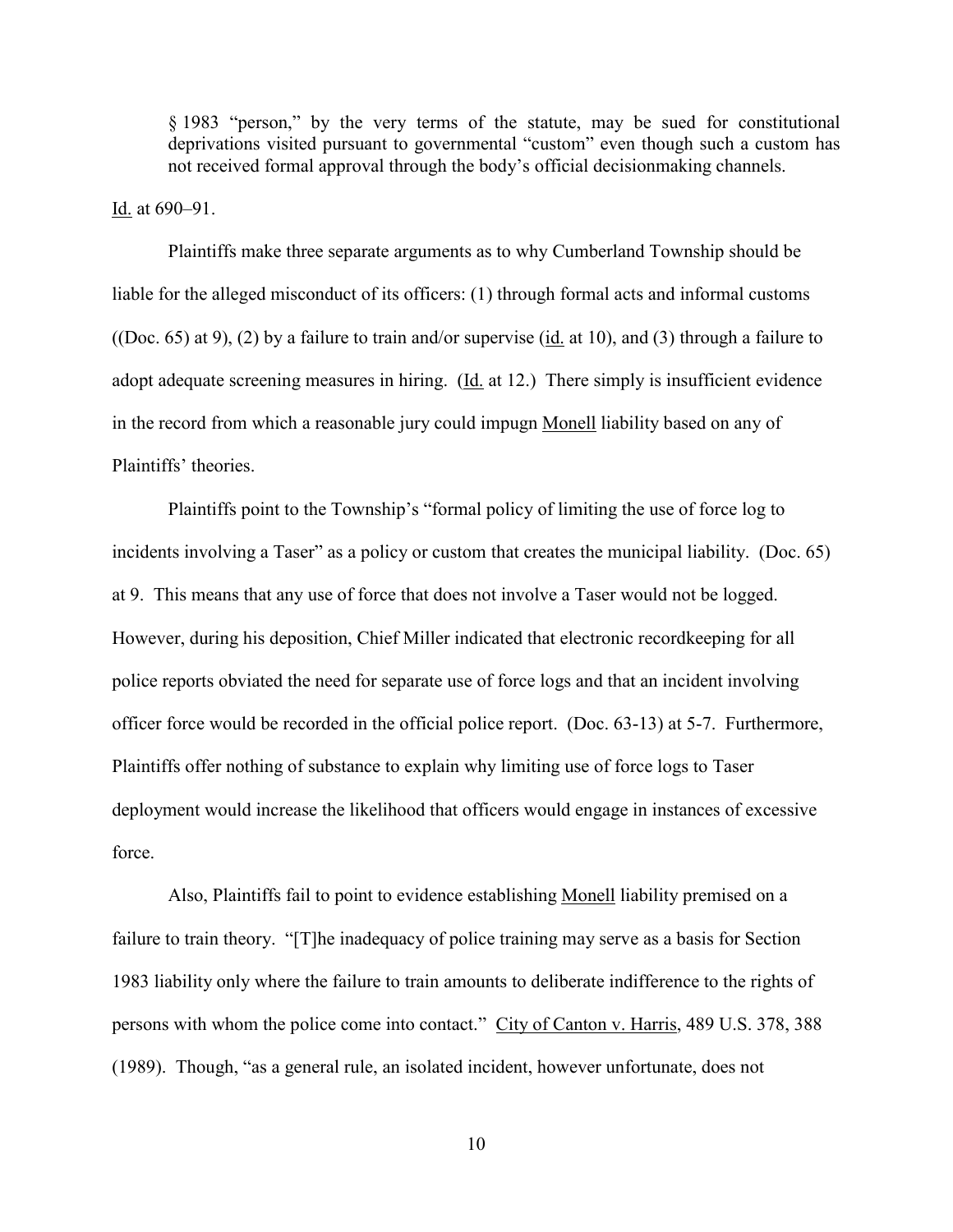demonstrate evidence of [an agency's] persistent and widespread policy and will not be considered so pervasive as to be a custom or practice." Thomas v. Bd. of Educ. of Brandywine Sch. Dist., 759 F. Supp. 2d 477, 492 (D. Del. 2010); Berg v. Cnty. of Allegheny, 219 F.3d 261, 276 (3d Cir. 2000) (holding that failing to adequately supervise, monitor, or train employees "can ordinarily be considered deliberate indifference only where the failure has caused a pattern of violations"). Furthermore, as the Court of Appeals for the Third Circuit has held, "[t]he mere failure of supervisory officials to act or investigate cannot be the basis of liability." Stoneking v. Bradford Area School District, 882 F.2d 720, 730 (3d Cir. 1989).

Here, there is no evidence that a failure to train resulted in these violations. Officer Defendants completed all Act 120 state-required training before joining the force and all Act 180 Mandatory Police Education and Training Commission annual training. (Doc. 57-5) at 7; (Doc. 57-8) at 5. Plaintiffs argue that, had the Officers participated in training in hot pursuit and the prohibition against entering a home without justification, the entire incident could have been avoided. (Doc. 65) at 12. However, "a mere showing that a particular officer violated policy, or that better training would have enabled the officer to avoid the injury-causing conduct, is insufficient to establish a municipality's liability under § 1983 for failure to train." Marable v. W. Pottsgrove Twp., 176 F. App'x 275, 283 (3d Cir. 2006) (citing Simmons v. City of Phila., 947 F.2d 1042, 1060 (3d Cir.1991)). "Only when a municipality's failure to train is tainted by a deliberate indifference to constitutional rights can that failure rise to the level of a municipal policy or custom – that is, a deliberate choice to follow a course of action made from among various alternatives by city policymakers." Simmons, 974 at 1060 (citing City of Canton, 489 U.S. at 389-90)) (internal citations omitted). Without more, the Court cannot find that a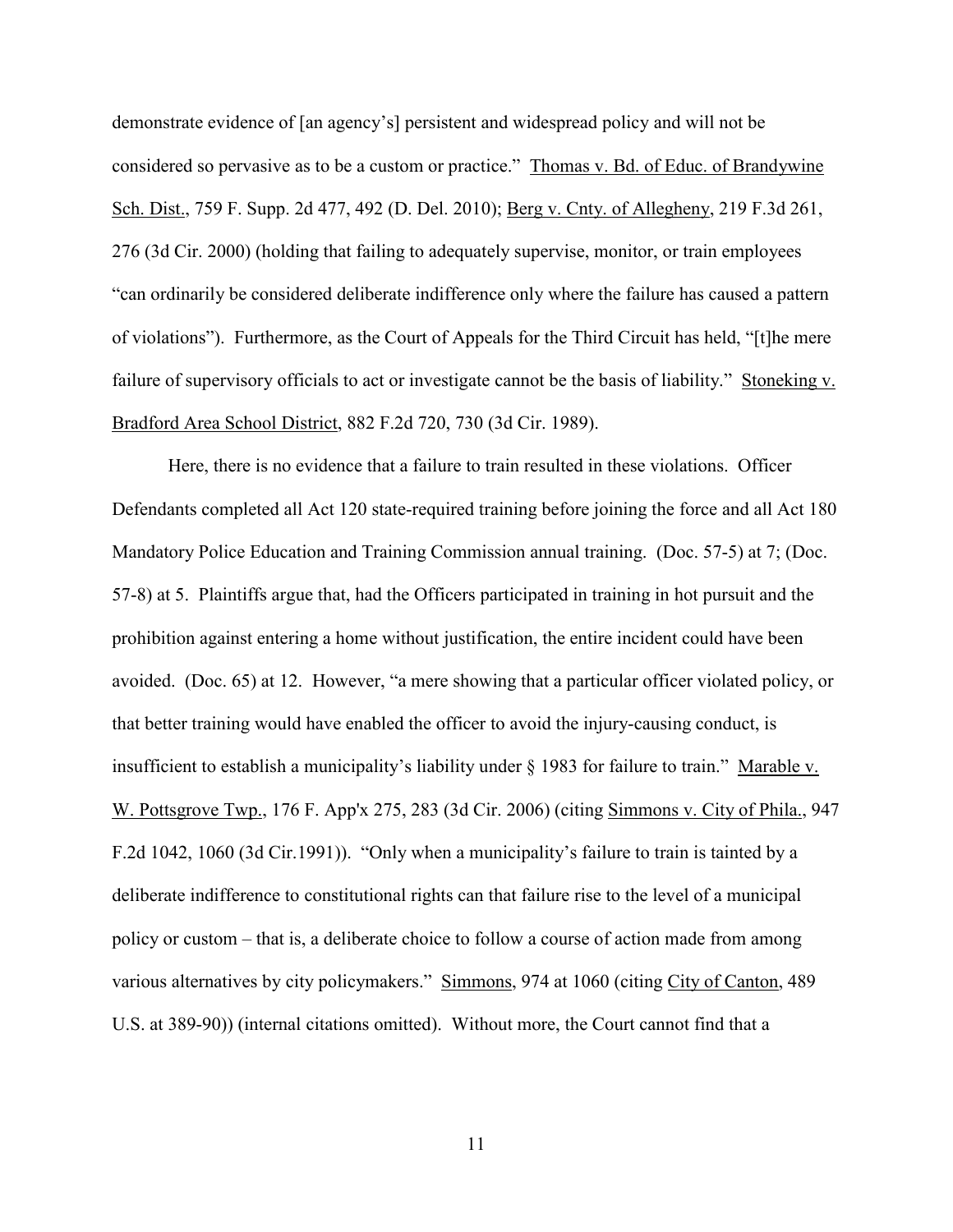reasonable trier of fact could conclude that the Township's failure to train gives rise to Monell liability.

Plaintiffs also imply that judicial opinions finding "significant constitutional violations" committed by members of the Cumberland Township Police Department – and Cumberland Township seemingly dragging its feet to implement needed corrections – establish a settled custom or policy that the Township "has failed to protect the constitutional rights of the citizens of Cumberland Township from the transgressions of the officers that the Township employs." (Doc. 65) at 10. However, in order for a court to find a pattern or practice sufficient to establish a formal or informal custom, Monell requires a plaintiff articulate how the conduct is sufficiently similar to establish the pattern. See Connick v. Thompson, 563 U.S. 61, 62 (2011) ("A pattern of *similar* constitutional violations by untrained employees is ordinarily necessary to demonstrate deliberate indifference for purposes of failure to train.") (internal citations and quotations omitted) (emphasis added); Berg v. County of Allegheny, (examining whether the County defendant had sufficient procedures to guard against mistakenly issued warrants and concluded that a reasonable trier of fact could determine that such procedures were lacking); c.f. Noone v. City of Ocean City, 60 F.App'x 904, 910 (3d Cir. 2003) ("No reasonable safeguards have been identified that Municipal Defendants could have instituted to protect against the type of error that occurred here."); Marable, 176 Fed.Appx. at 283 ("Nor is there any evidence in the record of a pattern of mishandling of minors by the municipal defendants.") Here, Plaintiffs provide no specifics about the judicial opinions with which Defendants allegedly failed to comply. The Court has no basis from which to conclude that the facts in those cases were sufficiently similar to these in order establish repeated flagrant disregard under similar circumstances.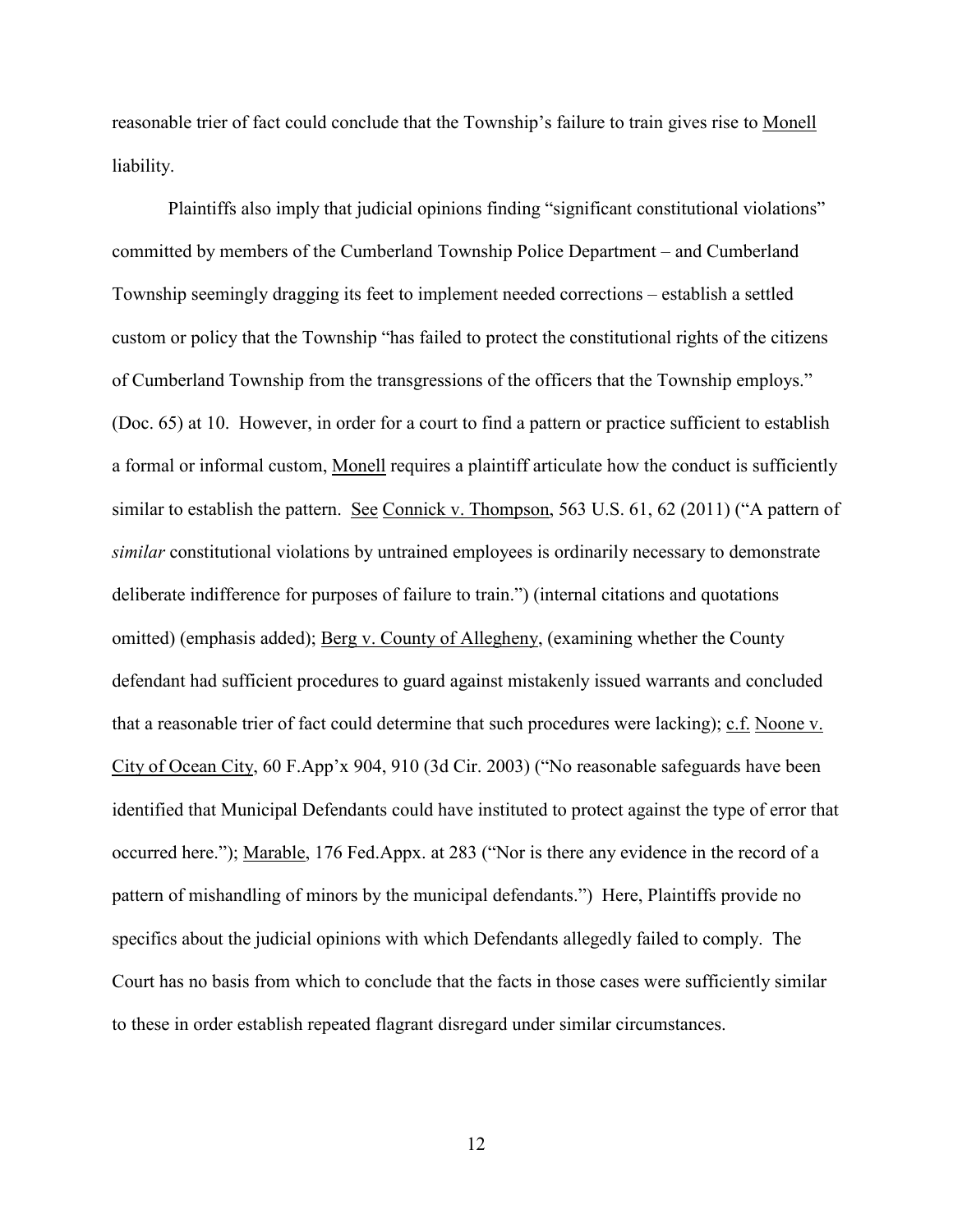Finally, Plaintiffs claim that the Township failed in its hiring practices, because, among other things, Officer Miller and Toothman's job applications were "dangerously inadequate." (Doc. 65) at 12. Plaintiffs state:

Had Cumberland Township taken a more thorough approach to the application process, they would have made certain to hire police officers with the appropriate basic knowledge necessary to accomplish their duties without trampling upon the rights of the citizens of Cumberland Township.

(Id.)

"[A] finding of culpability simply cannot depend on the mere probability that any officer inadequately screened will inflict any constitutional injury. Rather, it must depend on a finding that *this* officer was highly likely to inflict the *particular* injury suffered by the plaintiff." Bd. of the County Comm'rs v. Brown, 520 U.S. 397, 412, 117 S.Ct. 1382, 137 L.Ed.2d 626 (1997) (emphasis in original). "The connection between the background of the particular applicant and the specific constitutional violation alleged must be strong" and the subsequent constitutional violation must be "a plainly obvious consequence of the hiring decision." Id. "Courts that have addressed Brown have consistently interpreted it to mean that municipal liability for negligent hiring based on a single hiring decision requires the threat identified in an applicant's background to be basically identical to the harm eventually caused by the applicant." M.S. ex rel. Hall v. Susquehanna Twp. Sch. Dist., 43 F. Supp. 3d 412, 426-27 (M.D. Pa. 2014) (Kane, J.) (collecting cases).

Here, Plaintiffs have provided no evidence that it was plainly obvious to the Township that hiring the Officer Defendants would result in deprivation of Plaintiffs' constitutional rights. Without such evidence, the Court cannot find that a reasonable jury could conclude that the Township so failed in its hiring duties as to justify the imposition of Monell liability.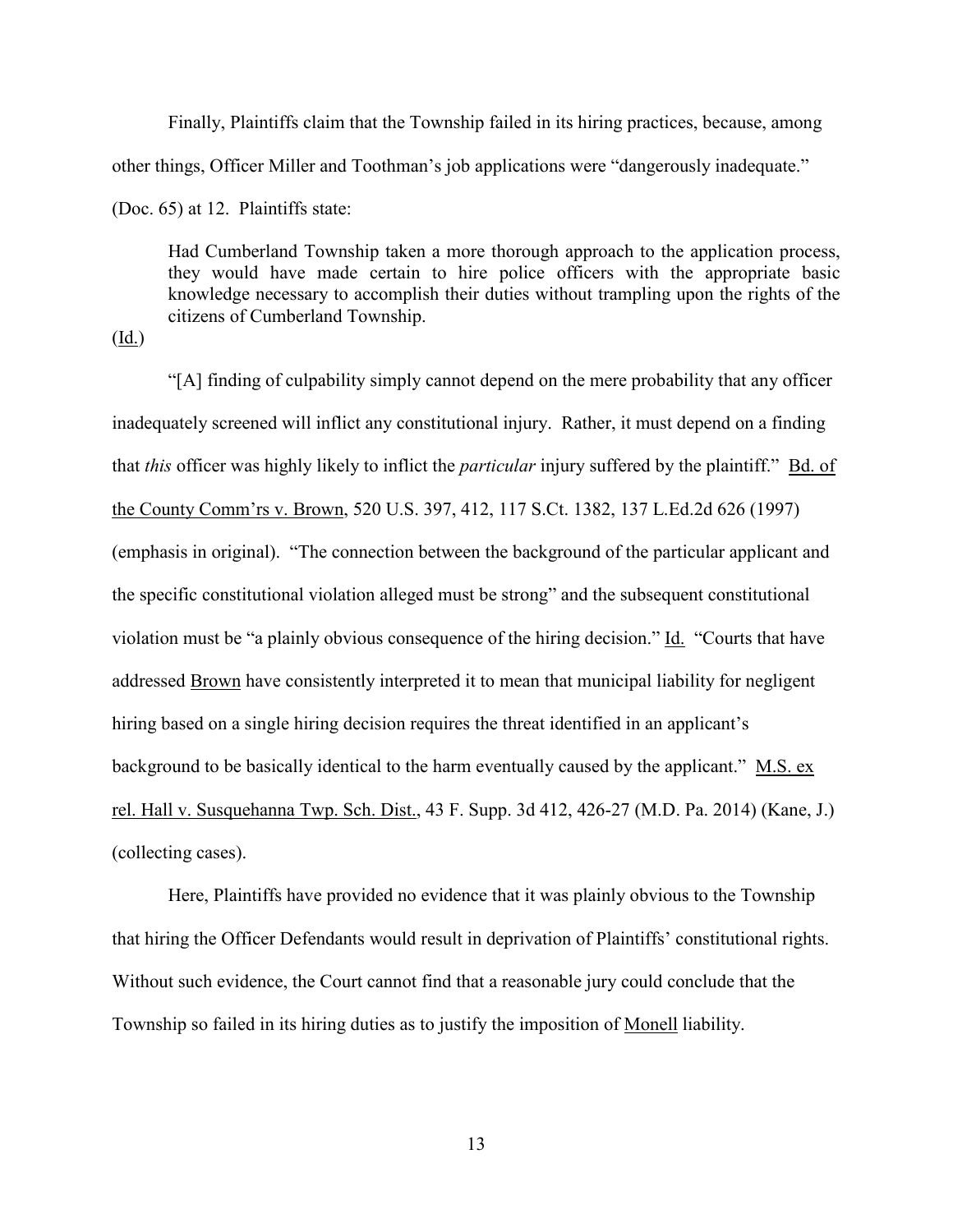The Court acknowledges the high standard established by the Supreme Court to show Monell liability. Plaintiffs simply have not met that standard. If indeed Plaintiffs prove at trial that the Officer Defendants violated Plaintiffs' constitutional rights, the actions of the Officer Defendants cannot be properly attributed to the Township under a theory of Monell liability.

### Due Process Violation

Count III alleges a claim for deprivation of due process relating to the removal of the Minor children following the events of October 19, 2012.<sup>[3](#page-13-0)</sup> Substantive due process is violated when the action in question "can properly be characterized as arbitrary, or conscience shocking, in a constitutional sense." County of Sacramento v. Lewis, 523 U.S. 833, 847 (1998). This allegation hinges on whether Officers Miller and Toothman acted objectively reasonably under the circumstances. Defendants argue that CYS, not Defendants, made the ultimate decision as to where the children should be placed and whether to remove them from their home and that Defendants called CYS because they had arrested Ms. Minor and no other adult remained in the Residence. (Doc. 62) at 14-15.

Plaintiffs argue that Defendants Miller and Toothman "started a chain of events which directly resulted in the unnecessary placement of Ms. Minor's children in the dependency system," (Doc. 65) at 13; however, that alone is not dispositive. There is no dispute that Defendants arrested Ms. Minor. There is no dispute that once Ms. Minor was taken into custody no adult remained at the residence capable of caring for the Minor children. Despite the

<span id="page-13-0"></span><sup>&</sup>lt;sup>3</sup> Defendants move for summary judgment arguing that Plaintiffs' have failed to show how their conduct violated Plaintiffs' procedural due process rights. Plaintiffs' argue in their briefing that Defendants' conduct violated their substantive due process rights, though they cite to case law dealing with both substantive and procedural due process standards. The allegations in the Amended Complaint could be read to state violations of both substantive and procedural due process violations. Regardless, based on the Court's analysis, Plaintiffs would be unable to succeed on either theory of due process.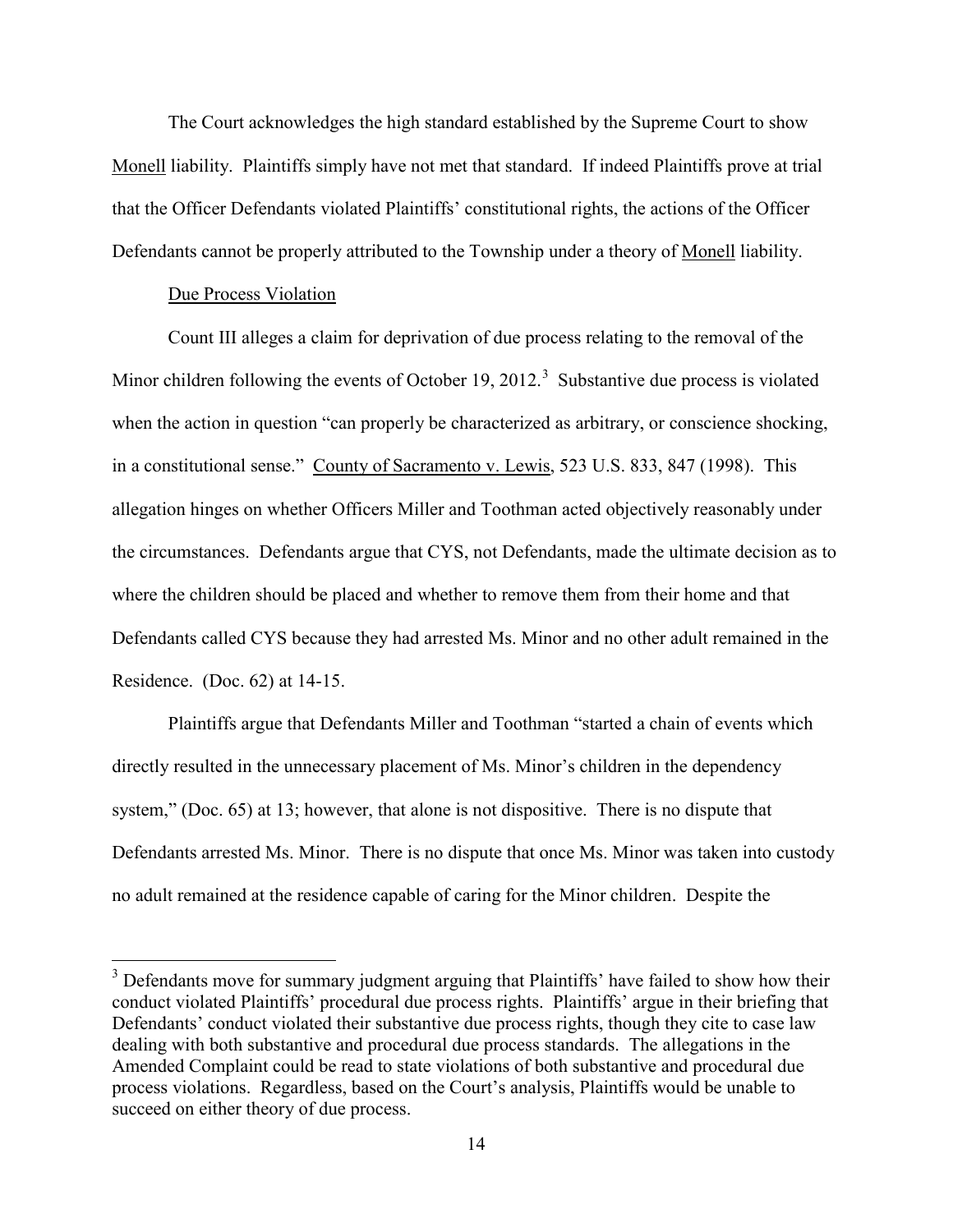questions surrounding the legality of the entry into the Residence and the justification for Ms. Minor's arrest, once the Officer Defendants made the decision to arrest Ms. Minor, the phone call to CYS was objectively reasonable under the circumstances. Accordingly, the Court finds that no due process violation occurred when the Defendant Officers called CYS to take custody of the Minor children following the arrest of Ms. Minor. Defendants are correct that, for purposes of determining a constitutional violation, any subsequent decisions by CYS cannot be appropriately attributable to the Officer Defendants. The Court will grant summary judgment as to Count III. $<sup>4</sup>$  $<sup>4</sup>$  $<sup>4</sup>$ </sup>

#### Federal False Arrest and Malicious Prosecution

 $\overline{a}$ 

Counts V and VII allege claims for false arrest and malicious prosecution pursuant to Section 1983. The Fourth Amendment prohibits a police officer from arresting a citizen except upon probable cause. Orsatti v. N.J. State Police, 71 F.3d 480, 482 (3d. Cir. 1995) (citing Papachristou v. City of Jacksonville, 405 U.S. 156, 169 (1972)). A court examining a Section 1983 claim for false arrest examines "not whether the person arrested in fact committed the offense but whether the arresting officers had probable cause to *believe* the person arrested had committed the offense." Dowling v. Philadelphia, 855 F.2d 136, 141 (3d Cir. 1988) (emphasis added).

To prevail on a claim of malicious prosecution under §1983, a plaintiff must establish that: (1) defendant initiated a criminal proceeding; (2) the proceeding was initiated *without probable cause*; (3) the criminal proceeding ended in plaintiff's favor; (4) defendant acted maliciously or for a purpose other than bringing the plaintiff to justice; and (5) plaintiff suffered

<span id="page-14-0"></span><sup>&</sup>lt;sup>4</sup> While not a separate due process violation, the Court finds the circumstances involving CYS and Ms. Minor's separation from her children will indeed be relevant as to what damages Plaintiffs sustained should they succeed at trial on the remaining counts.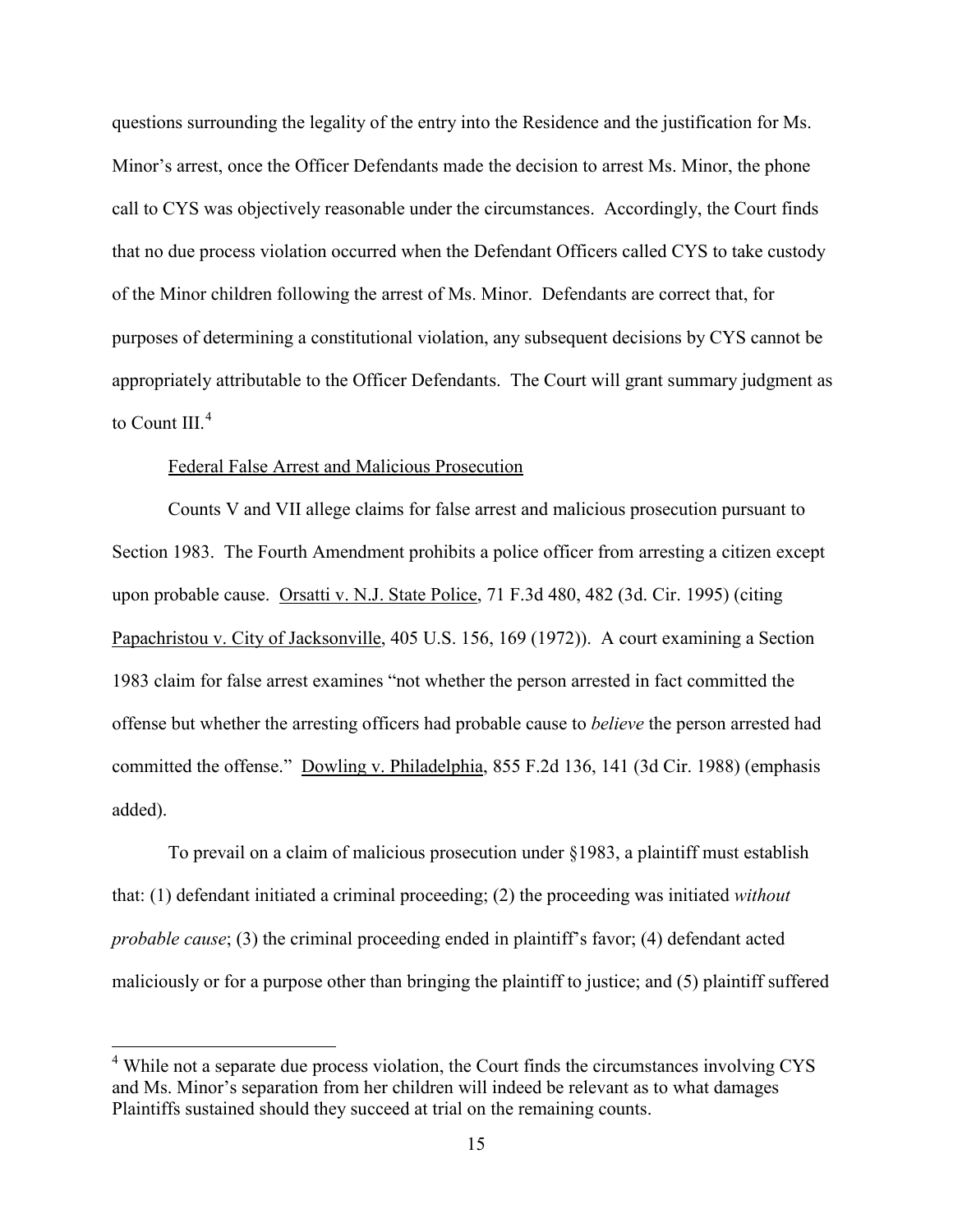deprivation of liberty consistent with the concept of seizure as a consequence of a legal proceeding. See Kossler v. Crisanti*,* 564 F.3d 181, 186 (3d Cir. 2009) (emphasis added). Thus, the absence of probable cause is an essential element in both a malicious prosecution and a false arrest claim, and such claims cannot proceed if probable cause existed—regardless of whether the arrest at issue was a wise or typical use of police resources. See Dowling, 855 F.2d at 141. Moreover, the Court concludes that sufficient evidence exists in the record from which a trier of fact could conclude that the other essential elements have been met.

In order for the police to have properly arrested Ms. Minor, they must have had probable cause on one of the following charges: aggravated assault, causing bodily injury to a police officer; endangering the welfare of children, obstruction of the administration of law, or simple assault. "This is because the resisting arrest charge could not have provided probable cause for the arrest *ab initio*." Groman v. Township of Manalapan, 47 F.3d 628, 635 (3d Cir. 1995). Thus, due to the uncertainty of the facts and the need for a finder of fact to make credibility determinations as to which parties' version of events rings most true, the Court will deny Defendants Motion for Summary Judgment as to Counts V and VII.

### Qualified Immunity

The Officer Defendants assert qualified immunity as a defense as to all of Plaintiffs'

Section 1983 claims. (Doc. 62) at 24.

A court required to rule upon the qualified immunity issue must consider, then, this threshold question: Taken in the light most favorable to the party asserting the injury, do the facts alleged show the officer's conduct violated a constitutional right? This must be the initial inquiry. If no constitutional right would have been violated were the allegations established, there is no necessity for further inquiries concerning qualified immunity. On the other hand, if a violation could be made out on a favorable view of the parties' submissions, the next, sequential step is to ask whether the right was clearly established.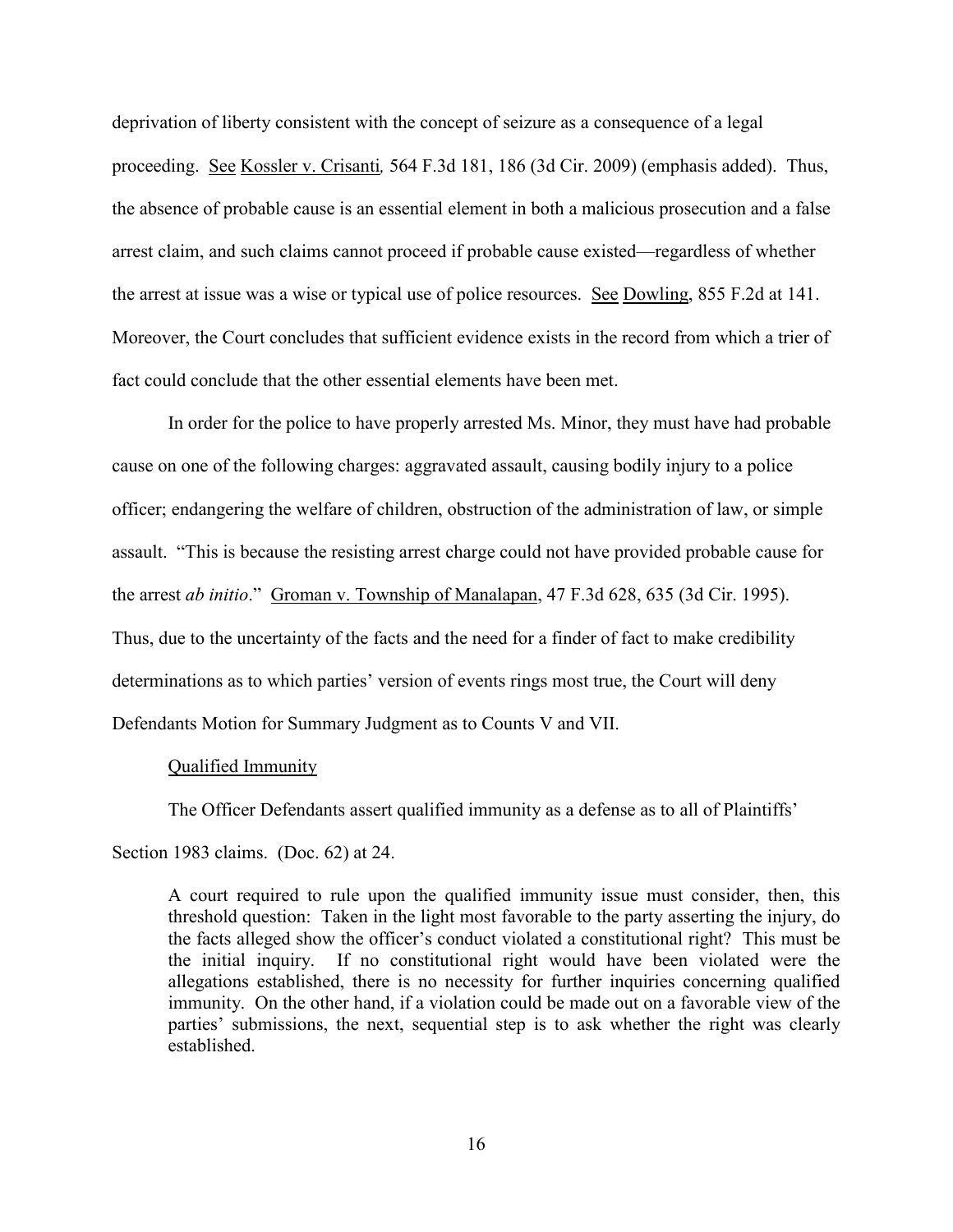Saucier v. Katz, 533 U.S. 194, 201 (2001). Because the Court concluded that there are questions of fact as to whether Plaintiffs' constitutional rights have been violated, the only issue to decide is whether the rights were clearly established at the time the alleged violations occurred. There can be no question here that the particular constitutional rights at issue, namely the Fourth Amendment rights to be free from unreasonable unlawful entry by an officer into a residence and to be free from an officer's use of excessive force, were clearly established at the time the Officers engaged in this conduct. Therefore, the Officer Defendants cannot take advantage of the protections of qualified immunity.

### Claims Under Pennsylvania Law

In addition to their federal claims, Plaintiffs allege a number of violations of Pennsylvania law. Specifically, Ms. Minor alleges assault, battery, false arrest and false imprisonment, trespass, intentional infliction of emotional distress ("IIED"), invasion of privacy (entry into the home), malicious prosecution and civil conspiracy. Moreover, the Minor children join in the assault and invasion of privacy (entry into the home) claims and Plaintiff J.M. also alleges IIED.

A police officer may be held liable for assault and battery when the force used in making an arrest is unnecessary or excessive. Renk v. City of Pittsburgh, 537 Pa. 68, 76, 641 A.2d 289, 293 (1994); Mills v. City of Harrisburg, 350 Fed.Appx. 770, 774 (3d Cir.2009); DeBellis v. Kulp, 166 F.Supp.2d 255, 279 (E.D.Pa.2001). As the Court has found that genuine questions of fact and credibility exist as to Plaintiff Stephani Minor's excessive force claims, similar questions of fact and credibility exist as to her assault and battery claims. However, the same cannot be said for the claims on behalf of the Minor children. There is insufficient record evidence from which a reasonable jury could conclude that any of the Minor children suffered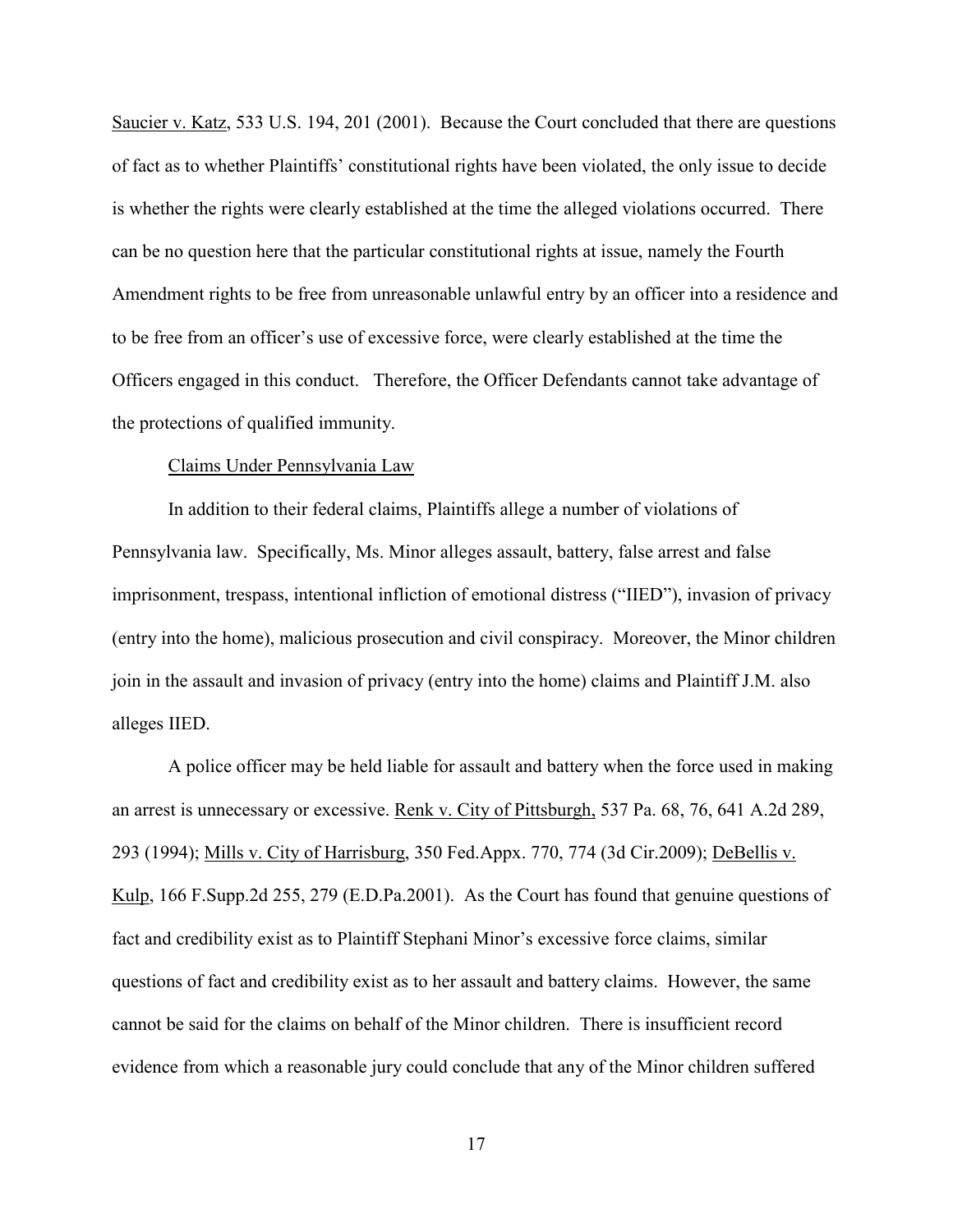from the intentional tort of assault by the Officer Defendants. Renk, 641 A.2d at 293 ("Assault is an intentional attempt by force to do an injury to the person of another…").

Much like their federal counterparts, claims for false arrest, false imprisonment, and malicious prosecution under Pennsylvania law each require a lack of probable cause. Mills, 350 Fed.Appx. at 774; Murphy v. Bendig, 232 Fed.Appx. 150, 153 (3d Cir.2007); Sheedy v. City of Philadelphia, 184 Fed.Appx. 282, 284 (3d Cir.2006). Given the Court's conclusion that genuine issues of material fact preclude a grant of summary judgment as to the federal false arrest and malicious prosecution claims, the same conclusion must hold for the corresponding Pennsylvania claims. Accordingly, the Court will deny summary judgment on Counts X and XIII.

Just as the Court's analysis of assault and battery depends on its prior analysis of excessive force, so too does its analysis of trespass turn on its prior analysis of the Officers unlawful entry into the Residence. And thus, because the Court has found that genuine questions of material fact exist as to Ms. Minor's unlawful entry claim, similar questions of fact and credibility exist as to Ms. Minor's trespass claim. Therefore, Defendants' Motion for Summary Judgment will be denied as to Counts VII, IV, X, and XI.

"Recovery for the tort of [IIED is] reserved by the courts for only the most clearly desperate and ultra extreme conduct." Hoy v. Angelone, 720 A.2d 745, 754 (Pa. 1998). In Pennsylvania, in order to establish a claim for IIED, a plaintiff must establish the following four elements: (1) extreme and outrageous conduct, (2) which is intentional or reckless; (3) it must cause emotional distress, and (4) that distress must be severe. See Hoy v. Angelone, 691 A.2d 476, 482 (Pa. Super. 1997). To establish a claim for IIED, "the conduct must be so outrageous in character, and so extreme in degree, as to go beyond all possible bounds of decency, and to be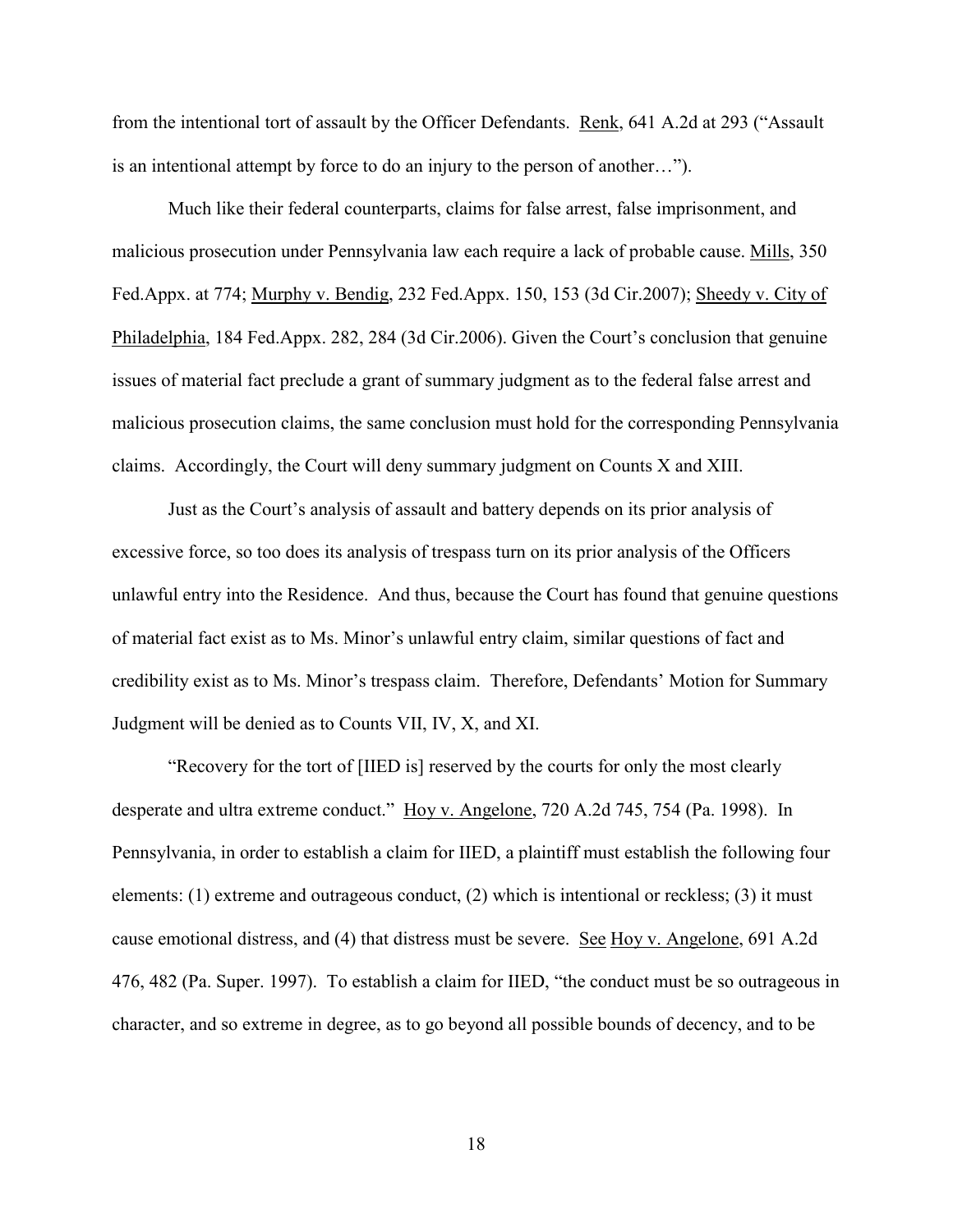regarded as atrocious, and utterly intolerable in a civilized society." Hoy, 720 A.2d at 754

(quoting Buczek v. First Nat'l Bank of Mifflintown, 531 A.2d 1122, 1125 (Pa. Super. 1987)).

Cases which have found a sufficient basis for a cause of action of intentional infliction of emotional distress have ... presented only the most egregious conduct. See [,] e.g., Papieves v. Lawrence, 263 A.2d 118 (Pa. 1970) (defendant, after striking and killing plaintiff's son with automobile, and after failing to notify authorities or seek medical assistance, buried body in a field where discovered two months later and returned to parents […]); Banyas v. Lower Bucks Hospital, 437 A.2d 1236 (Pa. Super. 1981) (defendants intentionally fabricated records to suggest that plaintiff had killed a third party which led to plaintiff being indicted for homicide); [Chuy v. Philadelphia Eagles](https://1.next.westlaw.com/Link/Document/FullText?findType=Y&serNum=1979112434&pubNum=0000350&originatingDoc=I54e9e334589a11e5a807ad48145ed9f1&refType=RP&originationContext=document&transitionType=DocumentItem&contextData=%28sc.Search%29)  [Football Club, 595 F.2d 1265 \(3d Cir.1979\)](https://1.next.westlaw.com/Link/Document/FullText?findType=Y&serNum=1979112434&pubNum=0000350&originatingDoc=I54e9e334589a11e5a807ad48145ed9f1&refType=RP&originationContext=document&transitionType=DocumentItem&contextData=%28sc.Search%29) (defendant's team physician released to press information that plaintiff was suffering from fatal disease, when physician knew such information was false).

Id. at 754.

While the facts at issue here, if true, represent unacceptable conduct by public officials

who hold positions of trust; the facts are simply not "so outrageous in character, and so extreme

in degree, as to go beyond all possible bounds of decency, and to be regarded as atrocious, and

utterly intolerable in a civilized society" as that standard has been used by courts applying

Pennsylvania law. *Id.* Therefore, Defendants' Motion for Summary Judgment as to Count XII

will be denied.

Count XIV alleges that the Officer Defendants committed the intentional tort of Invasion

of Privacy (Entry Into the Home) when they entered the Residence on the night in question.

Pennsylvania recognizes a cause of action for tortious 'intrusion upon seclusion.' […] The tort may occur by (1) physical intrusion into a place where the plaintiff has secluded him or herself [...] Liability attaches only when the intrusion is substantial and would be highly offensive to 'the ordinary reasonable person.'

Borse v. Piece Goods Shop, Inc., 963 F.2d 611, 620-21 (3d Cir. 1992) (citing Marks v. Bell

Telephone Co., 331 A.2d 424, 430 (Pa. 1975) and Harris by Harris v. Easton Publishing Co., 483

A.2d 1377, 1383-84 (Pa. Super. 1984)). Neither Defendants nor Plaintiffs have sufficiently

explained to the Court how these facts do or do not meet this standard. Defendants focus on how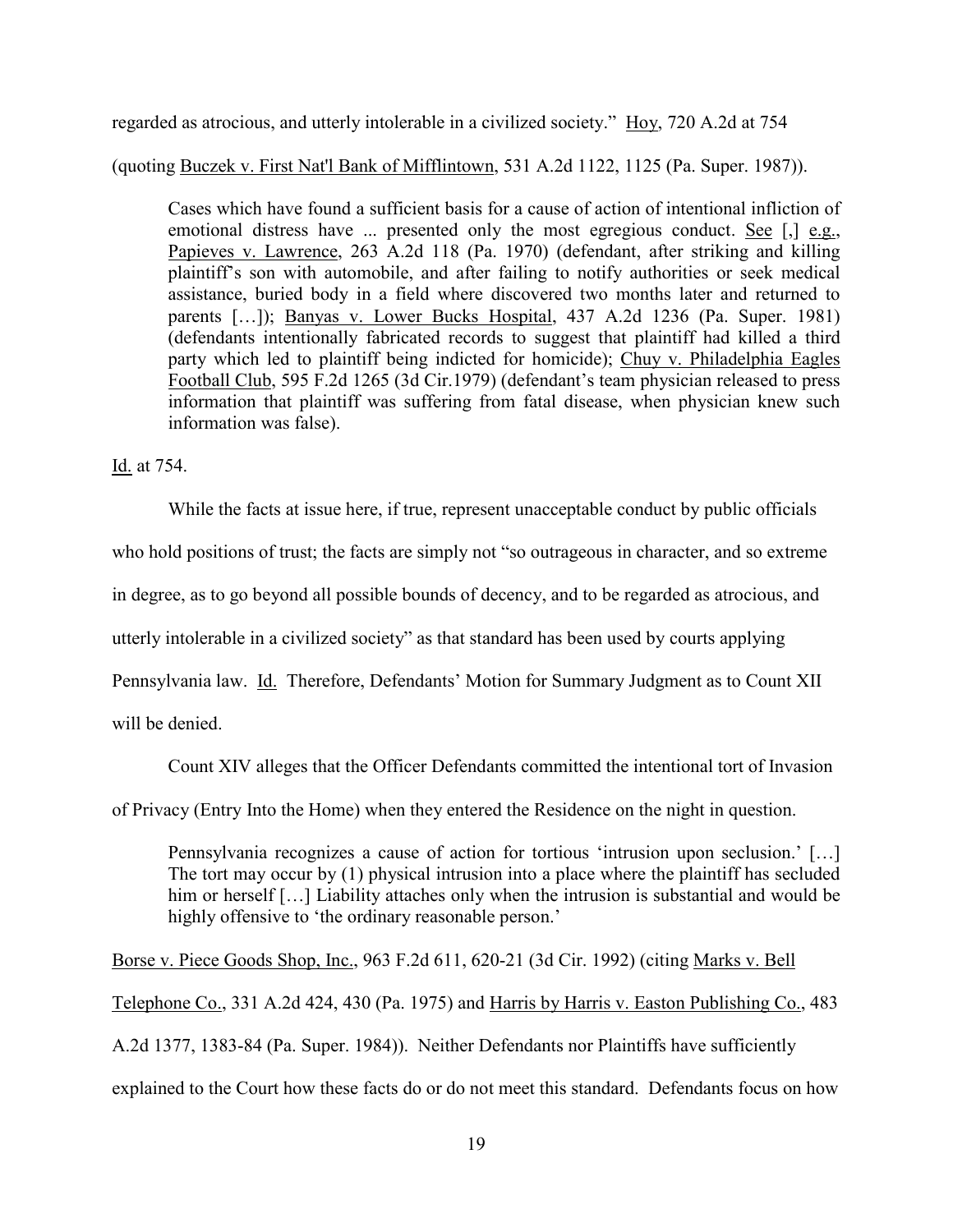this claim is barred by the Pennsylvania Municipal Tort Claims Act or that the Officers were privileged to enter the Residence. (Doc. 62) at 30. Plaintiffs dispute that. (Doc. 65) at 21. As such, neither party has pointed to any case law – and the Court can find none – where a court has held that, under Pennsylvania law, a violation of an individual's Fourth Amendment right constitutes the tort of Invasion of Privacy/ Intrusion Upon Seclusion. Moreover, the tort must be intentional and there is no record evidence that either Officer Defendant possessed the requisite intent to commit such a tort. Accordingly, Defendants' Motion for Summary Judgment will be granted as to Count XIV.

In Count XVI, Ms. Minor claims Officers Miller and Toothman conspired with one another to commit acts against her including violating her rights under the Constitutions and statues of the United States and the Commonwealth of Pennsylvania and Pennsylvania laws. "A cause of action for conspiracy requires that two or more persons combine or enter an agreement to commit an unlawful act or to do an otherwise lawful act by unlawful means." Burnside v. Abbot Laboratories, 505 A.2d 973, 980 (Pa. Super 1985). "Conspiracy may be proved by direct or by circumstantial evidence." Rosenblum v. Rosenblum, 181 A. 583, 583 (Pa. 1935). "While conspiracy may be proved by circumstantial evidence, the evidence must be full, clear and satisfactory." Fife v. Great Atl. & Pac. Tea Co., 52 A.2d, 24, 27 (Pa. 1947).

While Plaintiff has pointed to sufficient questions of material fact as to the underlying offenses which she claims form the basis of the civil conspiracy, she has not pointed to any record evidence – direct or circumstantial – from which a finder of fact could conclude that the Officer Defendants did, in fact, conspire to commit an act by unlawful means. Plaintiffs' narrative, that:

the Officers engaged together in a pursuit of their target for whom they laid in wait for nearly an hour. When they were unable to catch him, the two officers engaged in a